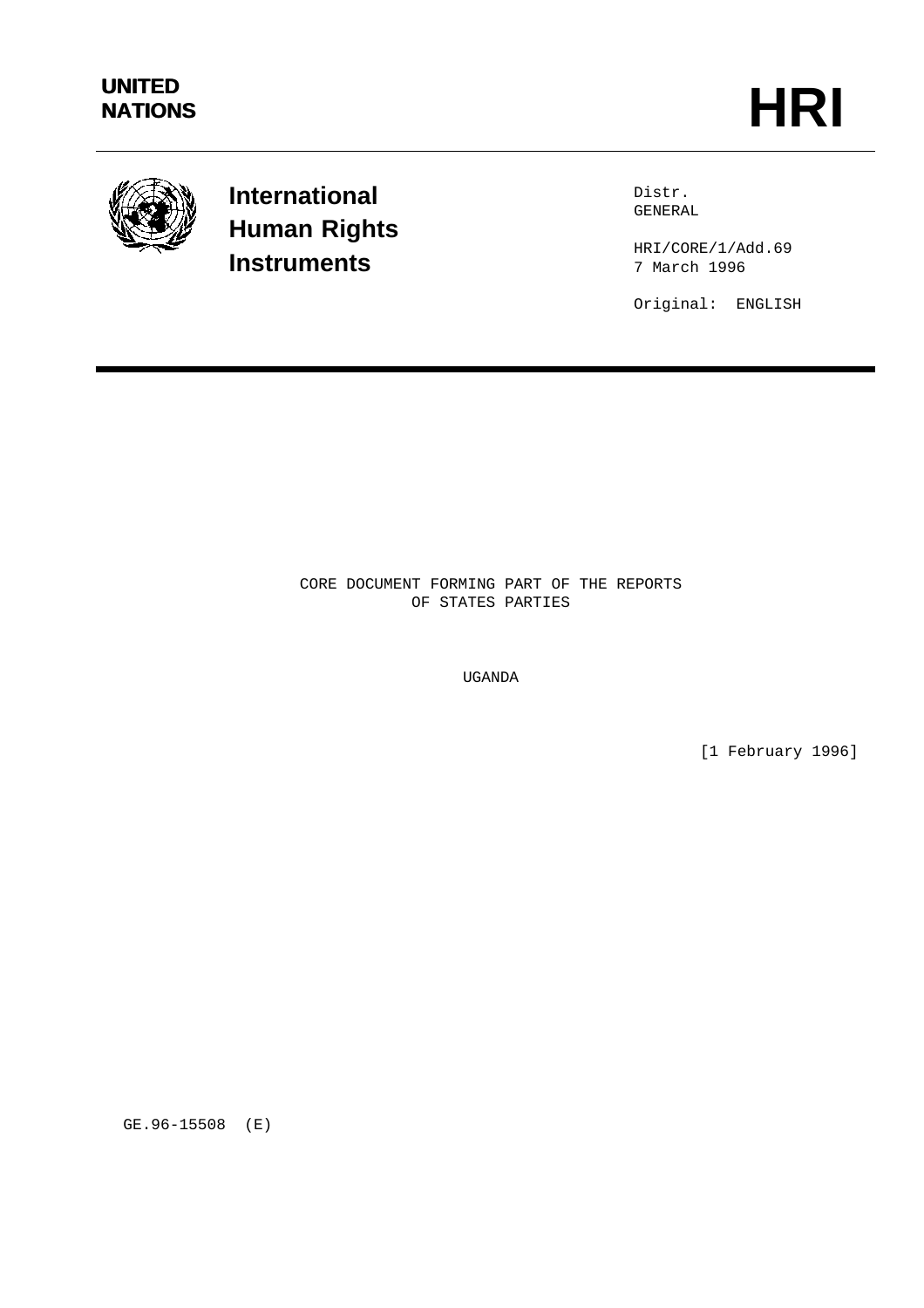#### I. GENERAL INFORMATION

### A. Land and people

1. Uganda is a land-locked country which lies astride the equator, more than 2,000 km west of the Indian Ocean. It borders Kenya to the east, the United Republic of Tanzania and Rwanda to the south, Zaire to the west, and the Sudan to the north. The total area of the country is about 241,000 sq km, 16 per cent of which consists of lakes, rivers and marshes. Most of the land forms a high plateau at an altitude of between 900 to 1,500 m above sea level. To the eastern and western borders the land rises to over 2,000 m forming the shoulders of the Rift Valley. Here lies Lake Victoria, Lake Kyoga and the Rwenzori mountain range where the snow-capped Magherita is among the highest in Africa.

2. The climate is tropical and the annual rainfall varies considerably by region. The highest levels, averaging over 2,000 mm, are found in the lake region. The driest areas of the country can get as little as 500 mm annually. There is a diversity of animal and plant life, vegetation varies from dry savannah in the west and north-east to tropical rain forests in the centre and south-west.

3. Uganda had a population of 16.6 million people (1991 census). Half are children under 15 years. The country is one of the least urbanized in Africa with almost 90 per cent of the population (15,559,000) living in the countryside. This leaves about 10 per cent (2,198,000) of the people who live in urban areas. Populations tend to be concentrated in the more fertile agricultural areas particularly around the shores of Lake Victoria. Uganda is a comparatively densely populated country with about 85 persons per sq km. At a growth rate of 2.5 per cent (1991 census) Uganda's population is likely to double in the next 28 years. This will, however, be influenced by changes in fertility and the effects of the AIDS pandemic.

4. According to the 1991 housing and population census 46.4 per cent of the female population and 48.1 per cent of the male population were under 15 years; 3.3 per cent of the female and 3.5 per cent of the male population were above 65 years. This shows a generally young population and a high dependency ratio with only one person in the economically productive ages of 15 to 64 years for each dependent child.

5. The 1991 housing and population census showed that there were 996,086 female-headed households which is about 26 per cent of the total.

6. In terms of ethnicity, Uganda has more than 40 distinct ethnic groupings. The main divisions are between the Nilotic groups (25 per cent) and the Bantu (60 per cent). The Nilo-Hamitic-speaking groups in the east and the pygmies in the south and west of the country form the rest of the ethnic groupings. The Asians who were sent out of the country in 1972 at the time formed a sizeable proportion of the population. A considerable number of them have returned to the country since 1986.

7. English is the official language and Swahili is spoken widely along with other indigenous dialects. Uganda can be said generally to be a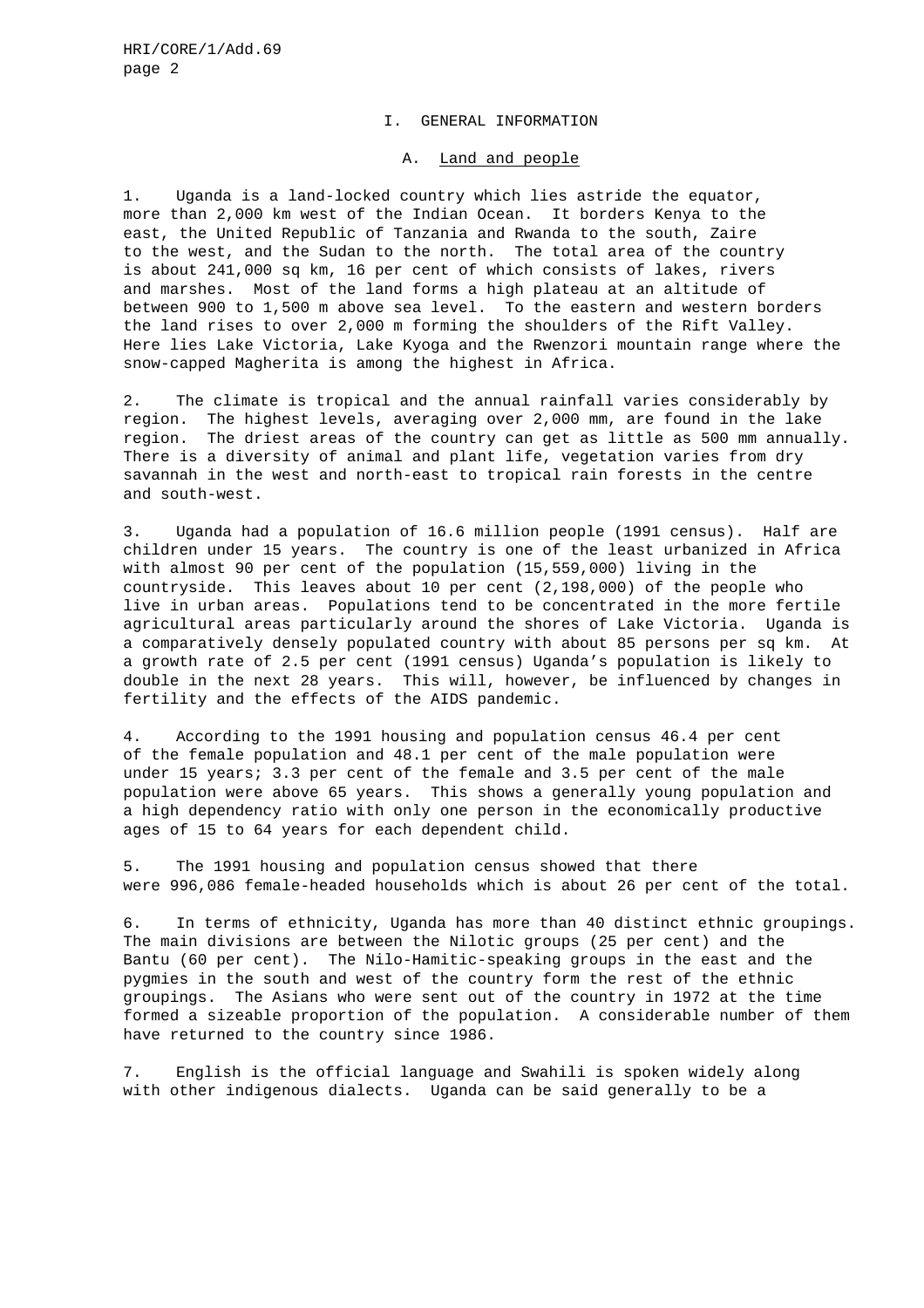secular country but freedom of religion is guaranteed by the State. A total of 44.5 per cent of the people are Catholic, 39.2 per cent Anglican, 10.5 per cent Muslim and 5.7 per cent belong to other denominations (1991 census).

8. The infant mortality rate (IMR) is 122/1,000 while the under-5 mortality rate (U5MR) is 203/1,000. Maternal mortality is estimated at 300 to 500 deaths per 100,000 births in urban areas. In the rural areas, this figure is higher and is estimated at 700 to 1,000.

9. Due to low levels of education, early marriage, low contraceptive use and a strong desire for children the level of fertility has remained high and averages 7.1 per woman. There are marked district variations ranging from 5.2 to 8.4.

10. The life expectancy at birth is estimated at 43.4 years.

11. The total literacy rate is about 54 per cent. Female literacy is 45 per cent and male literacy is 65 per cent.

#### B. Economy

12. Uganda's economy is predominantly agricultural. Eighty per cent of the population earn their living from the land, mostly on smallholdings using traditional farming methods. Agriculture contributes more than 90 per cent of Uganda's export earnings and over 40 per cent of government revenue, coffee contributing the largest percentage. Fluctuations in coffee prices have affected the economy adversely. In 1992, for example, Uganda received less than half its 1989 earnings for nearly the same volume of coffee exports. Government is now advocating diversification into other non-traditional export crops.

13. Uganda's economy reflects the recent history of instability and political mismanagement in the country. Between 1963 and 1971, the gross domestic product (GDP) grew at an annual rate of 4.5 per cent. This started to decline soon after 1971, and between 1977 and 1980, it dropped by 18.8 per cent. Nevertheless, since 1986 GDP has grown at over 5 per cent per annum leading to about 2.7 per cent annual growth per capita. Government operations remain highly dependent on external support. The gross domestic product in the fiscal year 1993/94 was 2,403.8 billion Uganda shillings (US\$ 2,530.3). GDP per capita in the fiscal year 1993/94 was 131,032 shillings (US\$ 138).

14. In 1992 GNP per capita was only US\$ 220. This is far below the average for sub-Saharan Africa of US\$ 370. Note that GNP per capita is just an average. It does not show the uneven distribution of income. In reality, therefore, very many Ugandans subsist on less than US\$ 220 a year.

15. By June 1994 Uganda's debt stock was estimated at US\$ 2.6 billion.

16. The combined consumer price index (headline inflation) indicates annual inflation for the 12 months to May 1994 to be 16.1 per cent per annum rising from a negative inflation rate of -2.4 per cent in June 1993.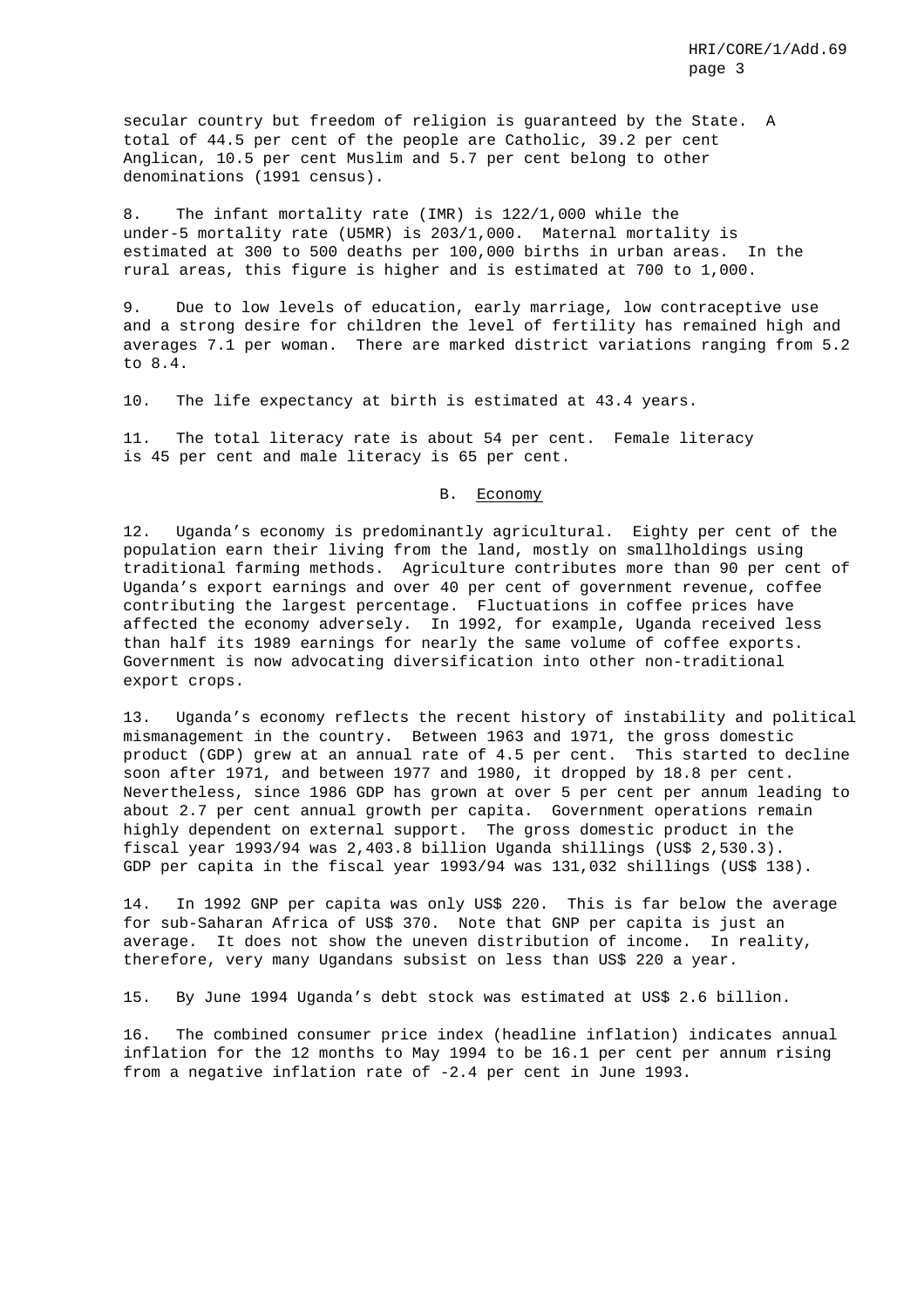#### II. GENERAL POLITICAL STRUCTURE

## A. Political history

17. Uganda has passed through turbulent political history since it became independent in 1962. There have been seven changes of Government since independence. Uganda's political development has been characterized by instability which is partly attributed to ethnic and religious differences. The socially divisive policies followed by the British colonialists also contributed to this instability.

18. The National Resistance Movement (NRM) came to power in 1986 after successfully waging a five-year protracted struggle against the Obote II regime. The NRM Government has gradually restored stability to most parts of the country. Grass-Roots Resistance Councils (RCs) have been set up to organize people and check the human rights abuses that have afflicted the country. The RC system was first introduced during the war (1981-1986) in the absence of State administration in the National Resistance Army (NRA)-controlled areas. The Resistance Councils and committees were given recognition in September 1987 (RC Statute 1987). The statute legalized their existence and integrated them into the local government structure.

19. The development of the RC structure from the village RC I culminating in the National Resistance Council (NRC) blends the traditional style of government with modern democratic principles. Council executive members are democratically elected at every level, i.e. RC I (village), RC II (parish), RC III (sub-county), RC IV (county) and RC V (district). A Resistance Committee consists of nine members namely: Chairman; Vice-Chairman/Secretary for Children's Welfare; General Secretary; Secretary for Youth; Secretary for Women; Secretary for Information; Secretary for Mass Mobilization and Education; Secretary for Security; Secretary for Finance.

20. At least one female representative is appointed at each RC level to promote a more positive social gender balance at all levels of society. The evolution and structure of the RC system has been emphasized in view of the important role it is currently playing in the social and political life of Uganda, and also the important role it is going to play in the care and protection of children as stipulated in the Draft Bill for the Children's Statute and the Local Government (Resistance Councils) Statute 1993.

## B. Organization of the executive

21. The 1967 Constitution concentrated executive powers in the President. With the removal of the federal and quasi-federal structure of the 1962 Constitution, all powers were concentrated at the centre to be exercised by the President without checks and balances. Since 1986 Uganda has been under the National Resistance Movement (NRM). The President was elected by the NRC, the political arm of the Movement under the NRM administration. The executive operates under the 1967 Constitution, but as modified by legal Notice No. 1 of 1986. The President is empowered to appoint Ministers, a Vice-President and there is a provision for a Prime Minister who is leader of government business in the NRC.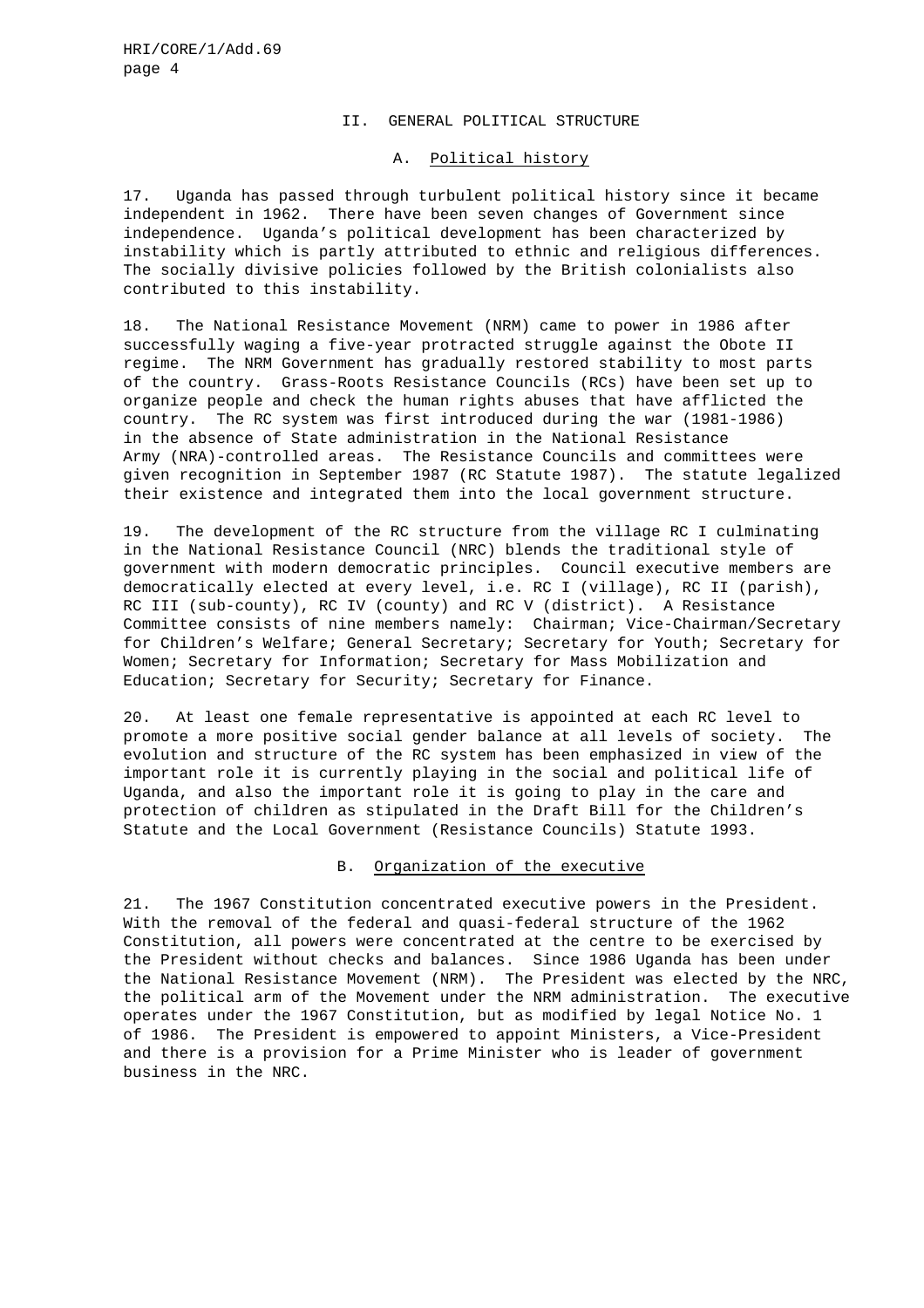# C. The legislature

22. By legal Notice No. 1 of 1986 the NRM amended the 1967 Constitution and among other things vested the NRC with supreme authority of the Government and in particular the legislative powers of the legislature. Statutes are passed with the assent of the President. Initially the NRC consisted of the NRM Chairman, the 38 original NRM members (historical) and Ministers. Since 1989 membership has expanded and by 1992 NRC membership totalled 277.

#### D. Judicial organs

23. The judiciary administers a system of law which in Uganda includes the Constitution, statutes enacted by Parliament, common-law principles derived from English law and customary law. The judiciary alone is the organ of the State vested with powers to interpret the law and determine all justiciable disputes. The judiciary is independent from the legislature and executive in interpreting the law and deciding disputes. The existing judicial system operates mainly under the 1967 Constitution, the Judicature Act 1967 and the Magistrates Court Act 1970.

24. The Resistance Committees Judicial Powers Statute (Statute No. 1 of 1985) provides that the nine members of the RC in every village, parish and sub-county are established as courts. These have powers to try court cases of value up to Uganda shillings 5,000 (US\$ 5.3), customary law matters and cases arising from infringement of by-laws made under the Resistance Councils and Committees Statute of 1987. The RC courts operate under the overall supervision of the High Court which supervises all courts below it.

25. Magistrates courts are headed by a Chief Magistrate. The Chief Magistrate and magistrate Grade I are lawyers while the other grades (II and III) are expected to have a diploma in law and judicial practice. All magistrate courts exercise original jurisdiction in criminal and civil matters except for capital offences. The Chief Magistrate courts have appellate jurisdiction over magistrates II, III and RC courts.

26. The High Court has unlimited jurisdiction in both civil and criminal matters. It has appellate jurisdiction for the magistrates courts. The court is headed by the Principal Judge. The High Court is duly constituted by a single judge (some judges are resident in up-country centres). However, in criminal matters the judge is assisted by assessors.

27. The Supreme Court is the highest court. All the appeals from the High Court go to the Supreme Court. It consists of the Chief Justice, Deputy Chief Justice and not less than three other judges. The Court is constituted by three judges except in constitutional cases where five judges are required.

III. GENERAL LEGAL FRAMEWORK WITHIN WHICH HUMAN RIGHTS ARE PROTECTED

## A. Judicial

28. There are formal courts comprising the Supreme Court, the High Court and the Magistrates Courts. There are also informal courts mainly composed of Resistance Council courts.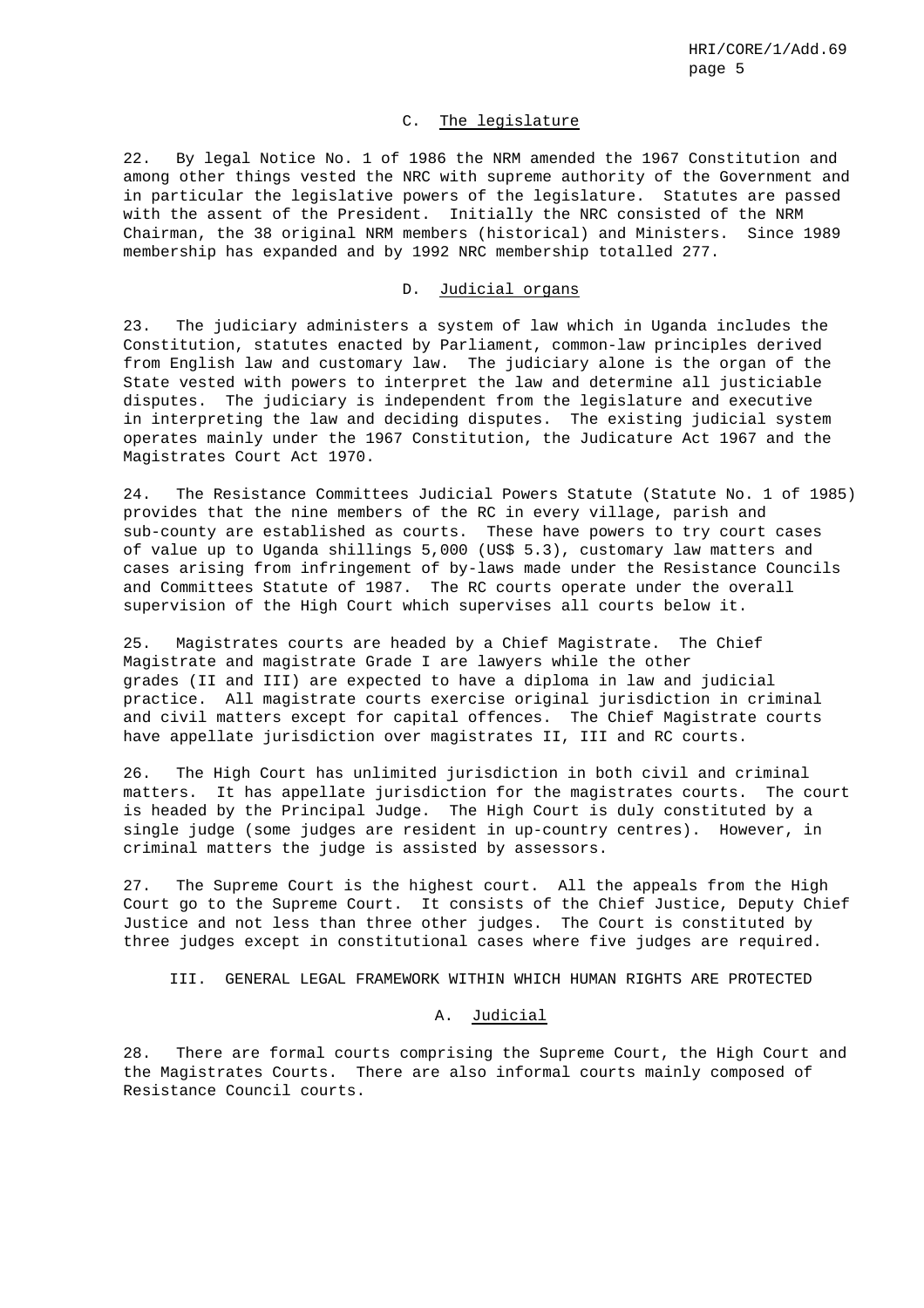#### B. Administrative

29. Under the Inspector General of Government (IGG) Statute (Statute No. 2 of 1988), the office of the IGG is mandated to protect and promote human rights and the rule of law in Uganda, and it also deals with administrative abuses.

30. The Human Rights Commission has powers to hear human rights-related cases but cannot try those implicated in the violation of the rights. The Human Rights Commission has investigated abuses under the regimes prior to the NRM Government and has already submitted its report to Government. The Human Rights Commission is going to be entrenched in the new constitution. There are also several NGOs in the country with specific interests in human rights.

31. There is an active press that has contributed to exposing and highlighting human rights abuses. There is general respect for freedom of speech.

#### C. Remedies

32. Remedies obtainable to an individual who claims that any of his/her rights have been violated depend on the nature of the violation. When an individual's civil rights are violated, he or she can file a civil suit in the appropriate courts. When a person's constitutional rights are violated then a constitutional suit can be filed. If a crime is committed the State can file a complaint on behalf of the victim.

# D. System of compensation

33. Compensation only applies in civil cases. The Uganda Law Review Commission is, however, working on a project to introduce compensation to victims of crime. Criminal cases are prosecuted in the courts of law and the penalties depend on the offence. For public officers whose rights are violated the Inspector General of Government intervenes as appropriate. Government sometimes intervenes to offer relief or compensation to people whose rights have been violated, e.g. the victims of war and insurgency.

#### E. Rehabilitation

34. Rehabilitation services for victims are generally lacking. This is certainly an area that needs a lot of attention. Some NGOs are emerging to address this area, but their activities are limited and still in the infancy stage.

# F. Protection of human rights

35. The rights in the various human rights instruments are protected by the Constitution. In addition, enabling statutes do exist to expound on the provisions in the Constitution, e.g. Penal Code Act, Magistrates Court Act, Trial and Indictment Decree and others.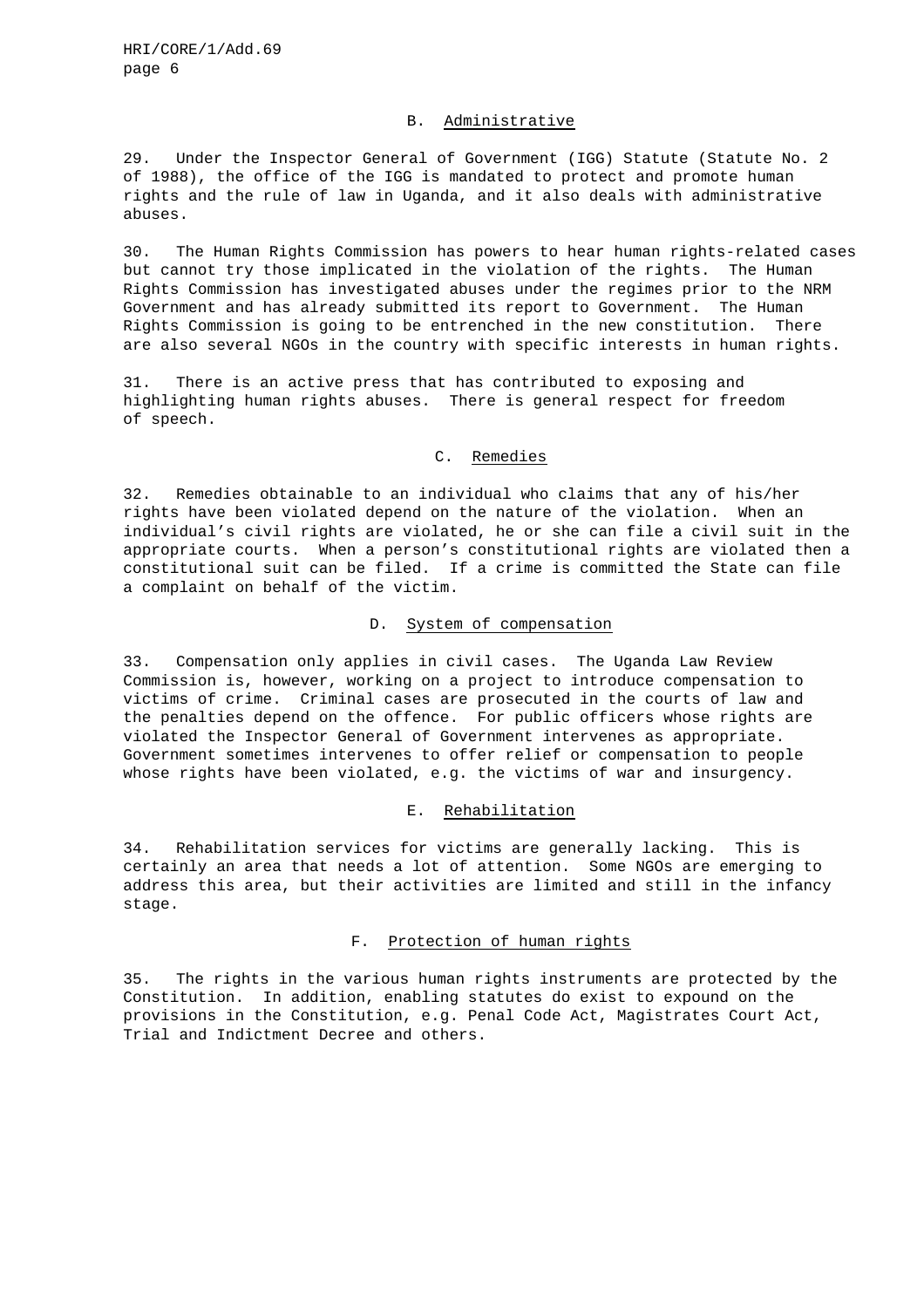36. The Inspectorate of Government has a separate instrument of its own that provides a framework for the protection of human rights, the Inspector General of Government Statute 1988.

## G. Derogation

37. Provisions for derogation are contained in the same chapter 3 of the 1967 Constitution. It is provided, for example, that in the enjoyment of the fundamental rights and freedoms no person shall prejudice the freedoms of others or the public interest.

38. The report of the Uganda Constitutional Commission noted that derogation provisions in the 1967 Constitution were too many and watered down the substance of the human rights provisions. It further noted that the human rights provisions could be suspended in officially declared state of emergency.

39. The Constitutional Commission, among other things, recommended that the enjoyment of rights and freedoms in the new constitution should be limited only by the requirements to respect the rights and freedoms of others, the demands of public interest and morality and the need for law and order in society. The outcome of this recommendation and others will be in the new constitution.

# H. How human rights instruments are made part of the national legal system

40. For a ratified instrument to become municipal law, it is debated by Parliament, a bill is passed and a law is then made.

41. The various human rights instruments are not directly enforceable by the courts or other administrative authorities. They first have to be transferred into internal laws or administrative arrangements.

## I. Machinery for overseeing the implementation of human rights

42. There is a Human Rights desk in the Ministry of Justice. It is responsible for receiving human rights complaints and teaching of human rights. The Uganda Law Reform Commission is responsible for incorporating all ratified international instruments into national laws and educating the public about them.

43. The IGG is currently filling in the gap for the Human Rights Commission in overseeing human rights issues. This mandate will shift to the human rights commission to be established under the new constitution.

### IV. INFORMATION AND PUBLICITY

44. Not much has been done in this area. However, IGG's office has been holding some workshops covering a wide spectrum of human rights issues for the district-level administrators and the press. The United Nations fact-sheet booklets on human rights are given out during these seminars. No attempts have been made to translate these series into the local languages yet.